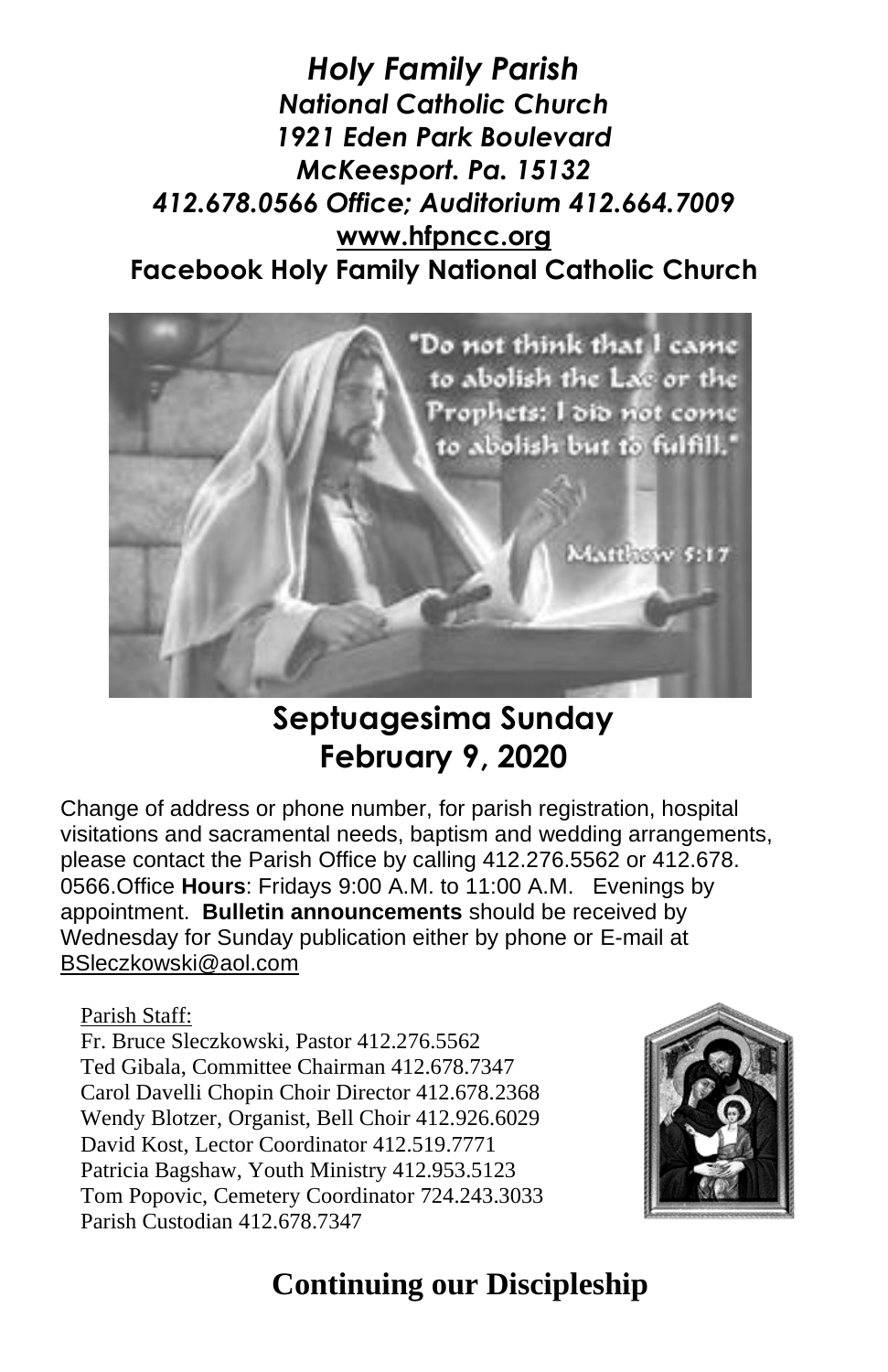#### **SEPTUAGESIMA MASS LITURGY**

| <b>OPENING HYMN</b>                                              | <b>Bulletin</b>       |
|------------------------------------------------------------------|-----------------------|
| PENITENTIAL RITE                                                 | Page 66               |
| ENTRANCE HYMN                                                    | Psalm 34: 15-16       |
| C: Turn from evil and do good; seek peace and pursue it.         |                       |
| R: The Lord has eyes for the just and ears for their cry.        |                       |
| C: Glory be to the Father and to the Son and to the Holy Spirit. |                       |
| R: As it was in the beginning, is now, and ever shall be, world  |                       |
| without end. Amen.                                               |                       |
| <b>KYRIE</b>                                                     | Page 67               |
| <b>GLORIA</b>                                                    |                       |
| <b>OPENING PRAYER</b>                                            |                       |
| <b>LITURGY OF THE WORD</b>                                       |                       |
| <b>First Reading</b>                                             | Sirach 15: 15-20      |
| <b>Responsorial Psalm</b>                                        | Psalm 119             |
| R: Blessed are they who follow the law of the Lord.              |                       |
| <b>Second Reading</b>                                            | 1 Corinthians 2: 6-10 |
| Gospel Acclamations.                                             | Matthew 11:25         |
| L: Alleluia, Alleluia.                                           |                       |
| R: Blessed are You, Father, Lord of heaven and earth; You have   |                       |
| revealed to little ones the mysteries of the kingdom.            |                       |
| R: Alleluia, Alleluia.                                           |                       |
| Gospel                                                           | Matthew 5: 17-37      |
| <b>SACRAMENT OF THE WORD</b>                                     |                       |
| <b>LITURGY OF THE FAITHFUL</b>                                   |                       |
| <b>NICENE CREED</b>                                              | Page 71               |
| <b>GENERAL INTERCESSION</b>                                      |                       |
| R: Lord, Hear our Prayer                                         |                       |
| <b>OFFERTORY</b>                                                 | Page 73               |
| THE GREAT THANKSGIVING                                           |                       |
| <b>EUCHARISTIC PRAYER 3</b>                                      | Page 84               |
| <b>SIGN OF PEACE</b>                                             |                       |
| <b>COMMUNION</b>                                                 | Page 98               |
| POST COMMUNION PRAYER                                            |                       |
| <b>CONCLUDING RITE</b>                                           |                       |
| <b>DISMISSAL BLESSING</b>                                        | Page 100              |
| <b>CLOSING HYMN</b>                                              | <b>Bulletin</b>       |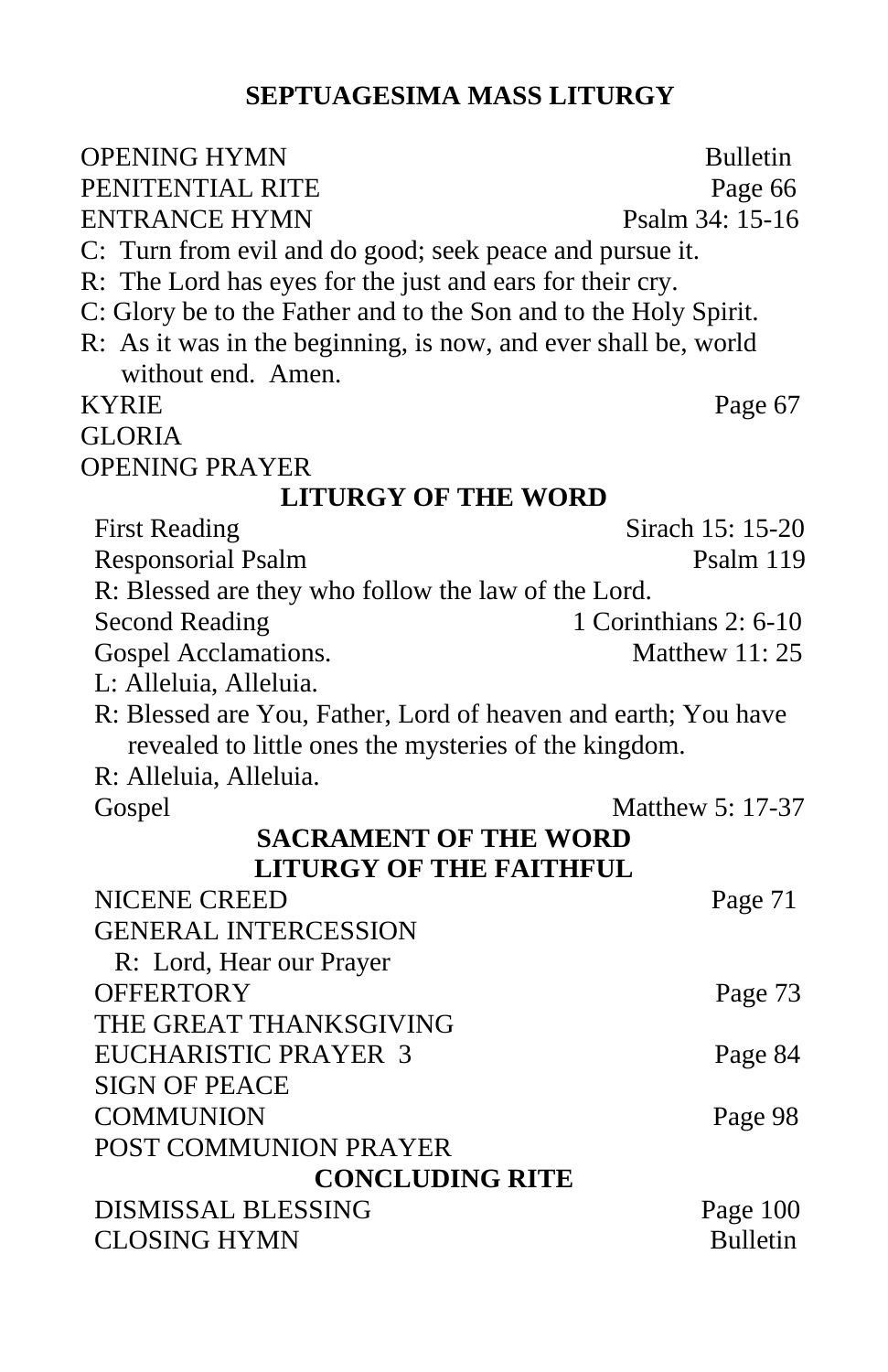#### **Opening Hymn: "Morning Hymn"** PNCC Hymnal 195

Lord this morn we raise our voices; as the world in song rejoices, All the works of Your creation; join to sing in admiration.

You have formed us, God our Savior; overwhelmed us with Your favor. Blessed with gifts beyond all measure; may we praise You now and ever.

At the moment we awaken; we will call to God in heaven. When we call Him, He will hear us; when we seek Him His is near us.

Some today did not awaken; through the night their souls were taken.

Yet, we rise, our voices ringing; to You Lord, our praises singing.

#### **Closing Hymn: "This Day God Gives Me"** CC Hymnal #404

This day God gives me, strength of high heaven Sun and moon shining, flame in my hearth Flash of lightning, wind in its swiftness Deeps of the ocean, firmness on earth.

This day God sends me, strength as my guardian Might to uphold me, wisdom as guide. Your eyes are watchful. Your ears are list'ning Your lips are speaking, friend at my side.

God's way is my way; God's shield is round me, God's host defends me, saving from ill Angels of heaven, drive from me always All that would harm me stand by me still.

Rising I thank you, Mighty and strong One King of creation, Giver of rest, Firmly confessing, Three-ness of Persons Oneness of God head, Trinity blest.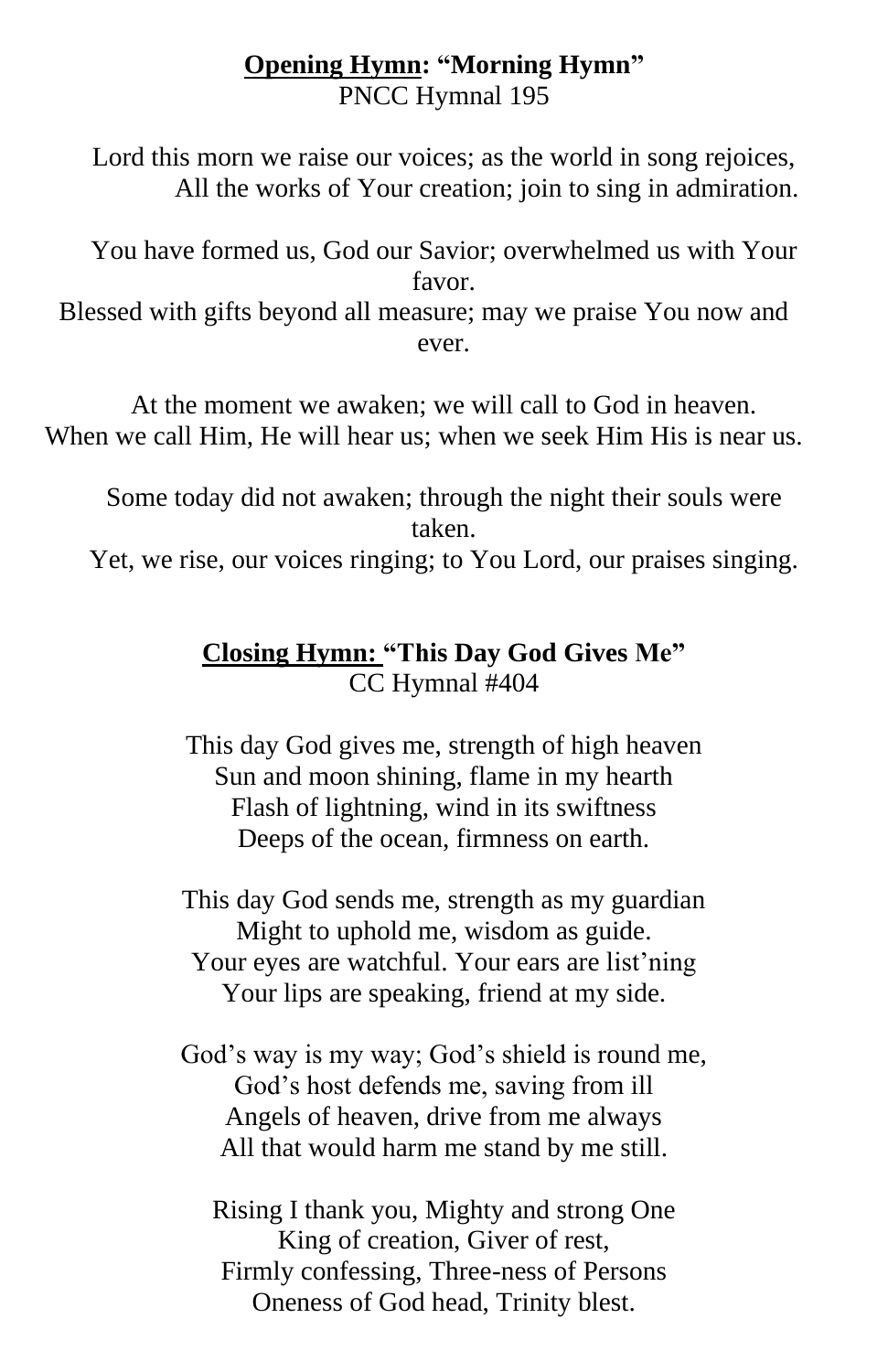| <b>This Week</b>                                     |                          |
|------------------------------------------------------|--------------------------|
| Sunday, February 9, 2020 Septuagesima Sunday         |                          |
| <b>Mission Collection</b>                            |                          |
| <b>Holy Mass</b>                                     | 9:00 A.M                 |
| +Donald Gabauer Int. Josie Gabauer & Family; +Warren |                          |
| Albeck Int. Mr. & Mrs. Michael Szewczyk              |                          |
| <b>SOCL</b>                                          | $10:15$ A.M.             |
| <b>SAMBS Monthly Meeting</b>                         | 10:15 A.M.               |
| Fellowship Hour                                      | 10:15 A.M.               |
| <b>Holy Mass</b>                                     | $11:00$ A.M.             |
| <b>Wednesday, February 12, 2020</b>                  |                          |
| <b>Bible Study</b>                                   | 5:45 P.M.                |
| <b>Chopin Choir Rehearsal</b>                        | 7:00 P.M.                |
|                                                      |                          |
| Thursday, February 13, 2020                          |                          |
| <b>Annunciation Bell Choir Rehearsal</b>             | 6:30 P.M.                |
|                                                      |                          |
|                                                      |                          |
| Sunday, February 16, 2020                            | <b>Sexagesima Sunday</b> |
| <b>Holy Mass</b>                                     | 9:00 A.M                 |
| +Edmund Adamek Int. Janet & Jacob Ghetian; +George   |                          |
| Jugan Int. PNU Branch 132                            |                          |
| <b>SOCL</b>                                          | 10:15 A.M.               |
| <b>Fellowship Hour</b>                               | $10:15$ A.M.             |
| <b>Holy Mass</b>                                     | $11:00$ A.M.             |
| <b>Today's Sunday Ministry</b>                       |                          |
| 9:00 A.M.                                            | $11:00$ A.M.             |
| Greeter: M. Sleczkowski                              | A. Fioravanti            |
| Lectors: Youth Team                                  | B. Zaucha                |
| Ushers: B. Griffiths & G. Jobes                      | J. Wagner                |
|                                                      |                          |
| <b>Next Sunday Ministries</b><br>9:00 A.M.           | $11:00$ A.M.             |
|                                                      | A. Fioravanti            |
| Greeter: C. Trumpe<br><b>Lectors: Red Team</b>       | B. Zaucha                |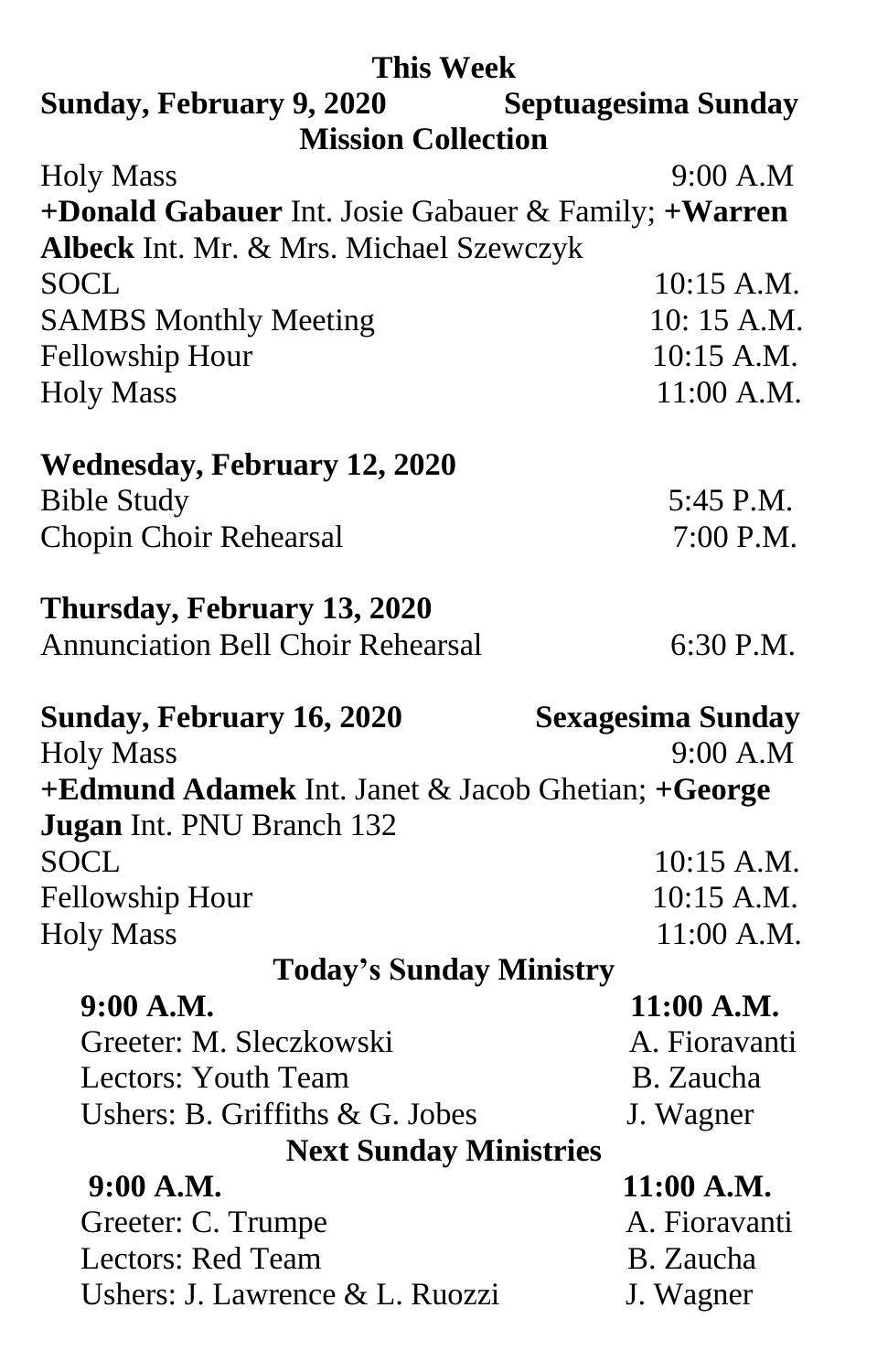#### Þ **ABOLISH COMPLETE PURPOSE** C A U R Þ E Y KINGDOM HEAVEN **VIRTUE** Ñ Ù E Ĺ  $\circ$ A F  $\overline{\mathbf{R}}$  $\overline{O}$  $\overline{\mathbf{R}}$ **ANCESTORS KILL ANGRY** M C  $\mathbf R$  $\mathbf N$ L  $\overline{\mathsf{v}}$ B  $\circ$  $\mathbf{A}$ G **ALTAR THRONE FOOTSTOOL** F P E P  $\circ$  $\mathbf{L}$ L  $\circ$ T N  $\overline{\mathsf{K}}$  $\mathbf{r}$ L  $\mathsf{s}$  $\bullet$ L  $\mathsf{s}$  $\circ$ R A  $\overline{A}$ T E  $\overline{\mathbf{o}}$ L E T T H  $\mathsf{s}$ T  $\mathsf{s}$  $\mathbf{r}$  $\overline{\mathsf{A}}$ E  $\mathsf{s}$  $\mathsf{c}$ T Ĺ U E  $\mathbf R$  $\circ$ M  $\circ$ D G N т K T E E V  $\overline{\mathbf{A}}$ E H  $\circ$ н N L  $\circ$ Г S H S Г B A S

# **Septuagesima Word Search**

**Daffodil Days**



Daffodil Days, a campaign of the American Cancer Society, has brought cheer and hope to thousands of people through the delivery of daffodils, a symbol of spring. Please support this worthy campaign by ordering daffodils. Judy Waskowicz has set up a table in the narthex with order forms which will be accepted through February 23<sup>rd</sup>. Delivery of the Daffodils will be March  $29<sup>th</sup>$ .

# **Valentine Pork Roast Dinner Next Saturday**

The SAMBS will be hosting a Pork Roast Dinner Saturday, February 15, 2020 4:00 P.M.-7:00 P.M.



Adults \$12.00; Children Under 12 \$7.00 Chinese Auction

Tickets call Kathy Trumpe @ 412.664.4591 Walk-In welcomed.

*Chinese Auction Baskets will be graciously accepted*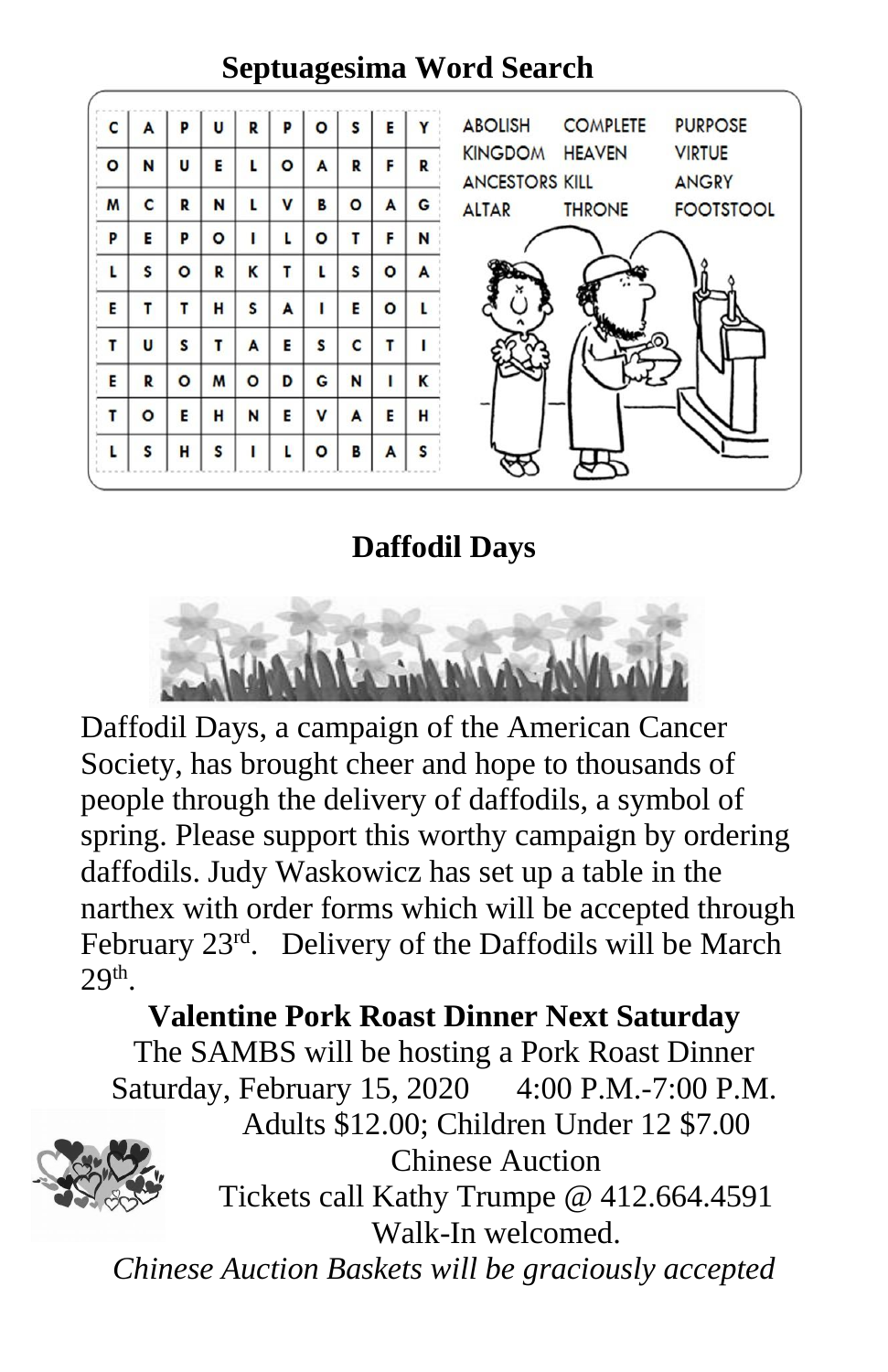#### **PNU College Stipend Program**

Information and requirements can be found on the parish bulletin board or on the PNU website; pnu.org Applications must be mailed by April  $15<sup>th</sup>$  to the PNU. This College Stipend Program is one of many benefits that Spojnia and Spojnia Credit Union offers to their membership. Become a member.

# **Youth Community Project**

The youth are collecting travel toiletries for Witness Bags during this Pre-Lenten Season for the Intersection as part of the Future Direction's Community project for February. Baskets are downstairs with hopes of filling each of them with 25 items. Still needed are Band Aids, Neosporin, Cortisone Cream, Cotton Swabs, Listerine (travel size), Deodorants, Razors, Nail clippers and socks. Hopefully this can be an ongoing project with the parish.

# **Future Directions for February**

As we have contemplated upon the Piety and Compassion of Simeon and Anna from the Solemnity of the Presentation of the Lord, a reflection question was asked of us as to come up with 2 practical ways in witnessing Jesus as the Messiah. Did we?



# **2019 Fair Share**

For those who would like a copy of their 2019 Fair Share offerings for tax purposes, please contact Fr. Bruce @ 412.276.5562 or email bsleczkowski@aol.com

*"Those who keep His commandments remain in Him, and He in them, and the way we know that He remains is us is the Spirit that He gave us." 1 John 3: 24*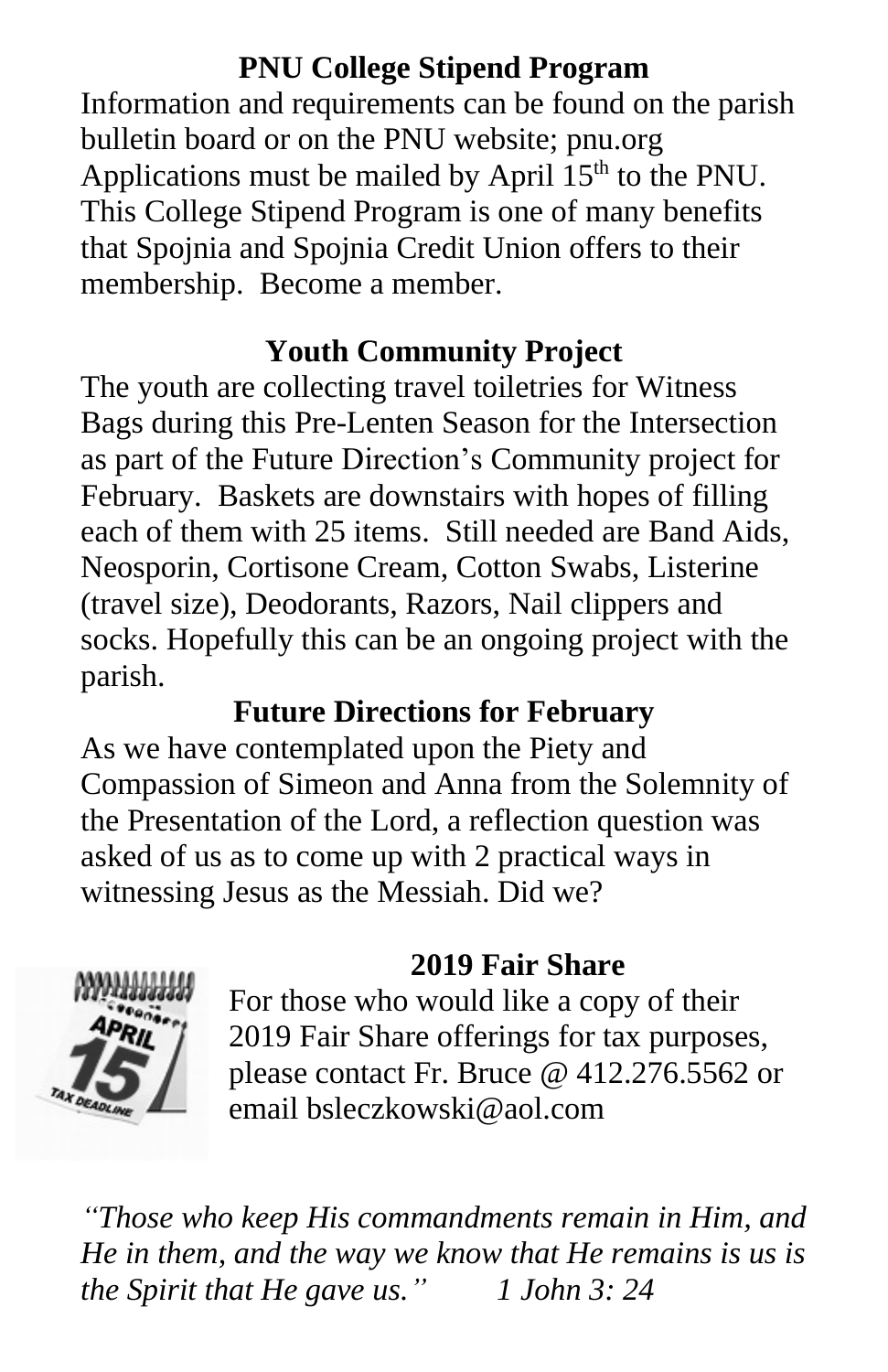#### **"Discovering the PNCC"**

20th National Mission & Evangelism Workshop Friday, March 27<sup>th</sup> -Sunday March 29<sup>th</sup> Resurrection Parish Temperance, MI

The registration fee has been waived so that many people as possible may attend, to gain a better and deeper understanding and appreciation of our Church. Deadline for registration is Saturday, March 14<sup>th</sup>.

Accommodations will be at the Quality Inn, Dundee, MI. Room rates \$69 per night plus tax. Call Quality INN directly @ 734.529.5240 Code Mission & Evangelism Workshop. Hotel rate expires February 26<sup>th</sup>. Our own David Kost will be presenting the Stewardship Session on Saturday. Registration forms and information can be obtained through Fr. Bruce. A request that a gift card from Sunoco Gas Stations or Walmart be brought and will be given to the local veterans through the Bedford Twp. Veteran Center.



Saturday, March  $21<sup>st</sup>$ ,  $2020 *$  Parish Hall  $*$  9 AM -3 PM Crafters-Vendors-Chinese Auction Kitchen: Wedding Soup, Haluski, Stuffed Cabbage Baked Goods *Hosted by Holy Family Youth Group*

**Please inform the parish office of any changes of Addresses, Phone numbers and Emails so parish files can be up to date.**